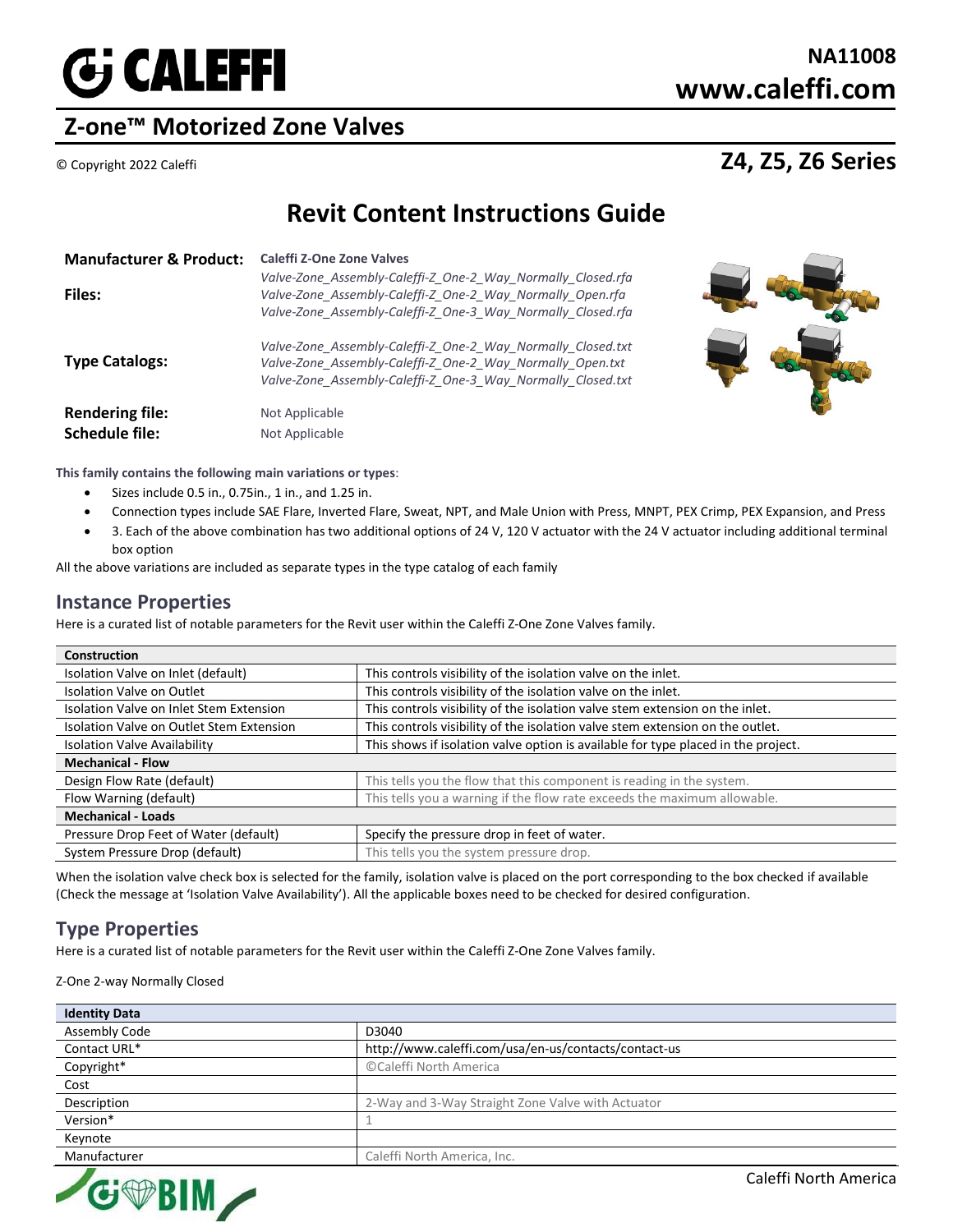| Model                | Z411041                                                                                |
|----------------------|----------------------------------------------------------------------------------------|
| Valve Body Code      | Z200041                                                                                |
| Product Page URL*    | http://www.caleffi.com/usa/en-us/catalogue/z-onetm-2-way-motorized-zone-valves-z40     |
| <b>Type Comments</b> |                                                                                        |
| Type Image           |                                                                                        |
| Series*              | Z4/Z5/Z6                                                                               |
| Standards*           | UL 873, cUL Listed and CE; NSF/ANSI/CAN 372 (only applicable when bodies are low-lead) |
| URL                  | https://www.caleffi.com/usa/en-us                                                      |

Halftone text in the property tables indicates that the value is locked from editing.

\*Indicates Shared Parameter and can be scheduled

#### **Rendering**

Note: Standard Caleffi materials are imported. These may be modified, but please ensure that the modification selection matches an actual manufacturer supplied option.

### **Loading and Placing into the Project**

To work with the Caleffi Z-One Zone Valves in Revit, a family and a type catalog are provided. Navigate to the Insert Tab > Load Family button on the Revit ribbon to load the family. Be sure the type catalog (.txt) file is located in the same folder as the family you are loading.

Please ensure that the visibility settings within the project are modified to have the Piping category visible.









*Figure 3 - Caleffi Z-One Zone Valves*

- A. 0.5 in. Inverted Flare 2 Way Normally Closed zone valve with 24V Actuator with Auxiliary Micro Switch
- B. 1 in. Male Union with PEX Crimp Tailpiece 3.5 Cv, 2 Way Normally Closed valve with 120V Actuator with Auxiliary Micro-Switch, with isolation valve at inlet including stem extension
- C. 0.5 in. NPT 2 Way Normally Open zone valve with 2.5 Cv, 120V Actuator without Auxiliary Micro-Switch
- D. 1 in. Male Union with Sweat Tailpiece 2 way Normally Open zone valve with 3.5 Cv, 24 V Actuator with Auxiliary Micro-Switch, with isolation valves at both ports and stem extension select for the isolation valve at the outlet
- E. 0.5 in. SAE Flare 3 Way Normally Closed zone valve with 3.5 Cv, 24V Actuator with Auxiliary Micro-Switch
- F. 0.75 in. Male Union with MNPT Tailpiece 3 Way Normally Closed zone valve with 7.5 Cv, 24V Actuator with Auxiliary Micro-Switch Terminal Block, with isolation valves at all ports